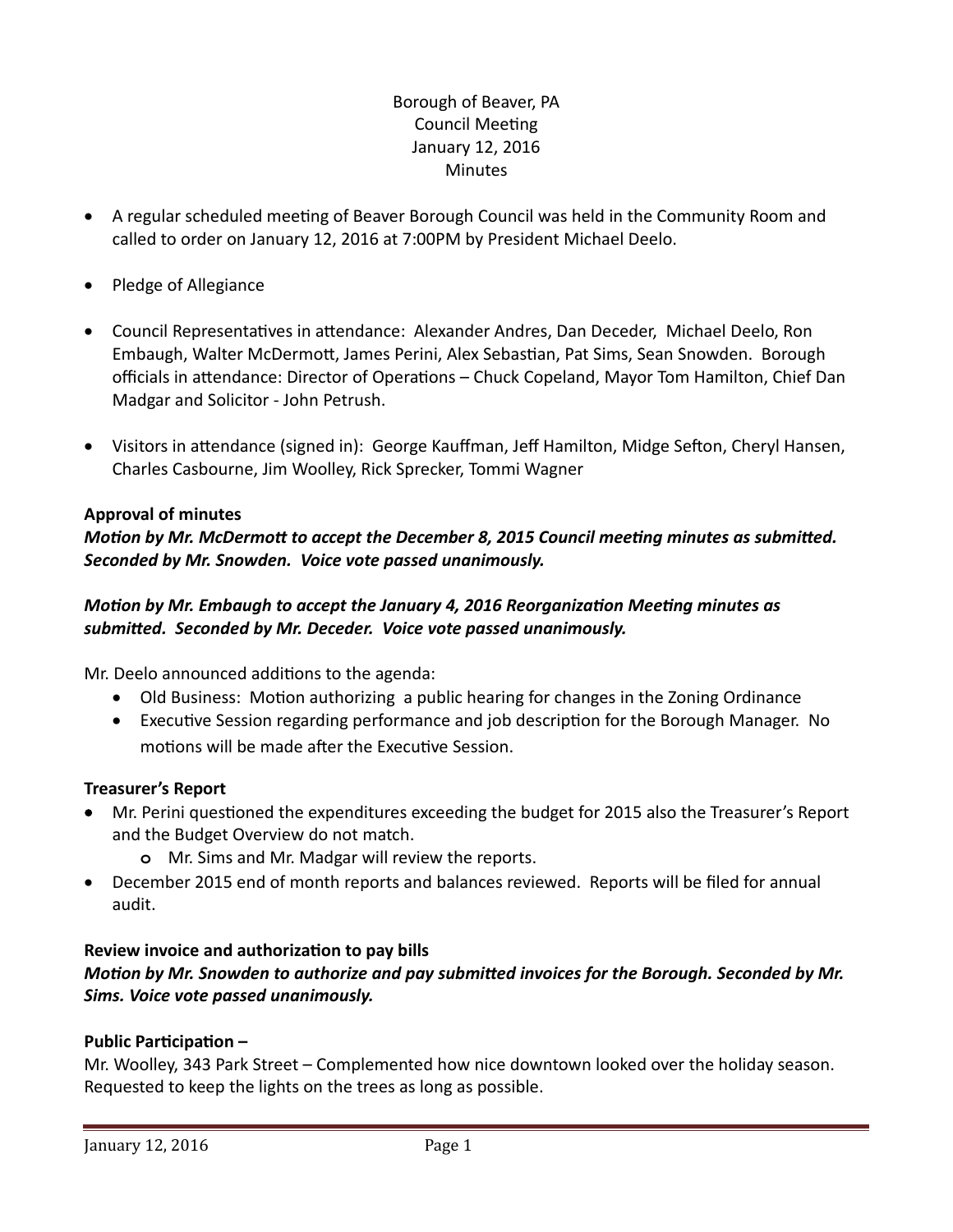Mr. Madgar stated once the trees start to bud the lights will need to come down.

# **Reports – Commissions**

**Council of Governments (COG) –** No report

### **Business District Authority –** No meeting in December

### **Civil Service Commission –** Reported by Mrs. Sefton

- December 31, 2015 Year-end report and January 4, 2016 Reorganization draft meeting minutes enclosed in council packet
- The Rules and Regulations were updated by the Civil Service Commission and presented to Council on October 9, 2012. In 2014, some changes were made to the Rules and Regulations.
	- **o** Civil Service Commission received a Consultation Proposal from Bill Gamble to update the Rules and Regulations in the amount of \$1,100.00. A motion was passed during the Civil Service Commission Reorganizational meeting to turn the update project over to Beaver Borough Council.
	- **o** Mrs. Sefton stated it takes six months to create an Eligibility List. The major change is in the "order of the steps".
	- **o** Chief Madgar will request a copy of the changes from a couple of municipalities to review and compare with our current edition.
	- **o** After discussion with Mr. Petrush, Mr. Deelo suggests to delay approving the motion passed by the Civil Service Commission

# **Zoning Hearing Board –** Reported by Mr. Sprecker

On December 9, 2015, three hearings were held:

- 1298 River Road To erect an addition to the dwelling. Approved.
- 1127 Corporation Street To place a detached garage partially on the foundation of an old garage. Approved with stipulations.
- 1185 Seventh Street Maximum height of an accessory structure and  $2^{nd}$  floor area of an accessory structure. Denied.

### **Planning Commission –**

November 16, 2015 meeting minutes and December 14, 2015 draft meeting minutes enclosed in council packet

**Tree Commission –** No report

### **Code Enforcement Officer Report –** Reported by Mr. Sprecker

- December 2015 report enclosed in council packet
- Have received several dumpster complaints being wider than vehicles and without any reflectors on the corners of the dumpsters which cause accidents and the length of time allowed to be on the streets.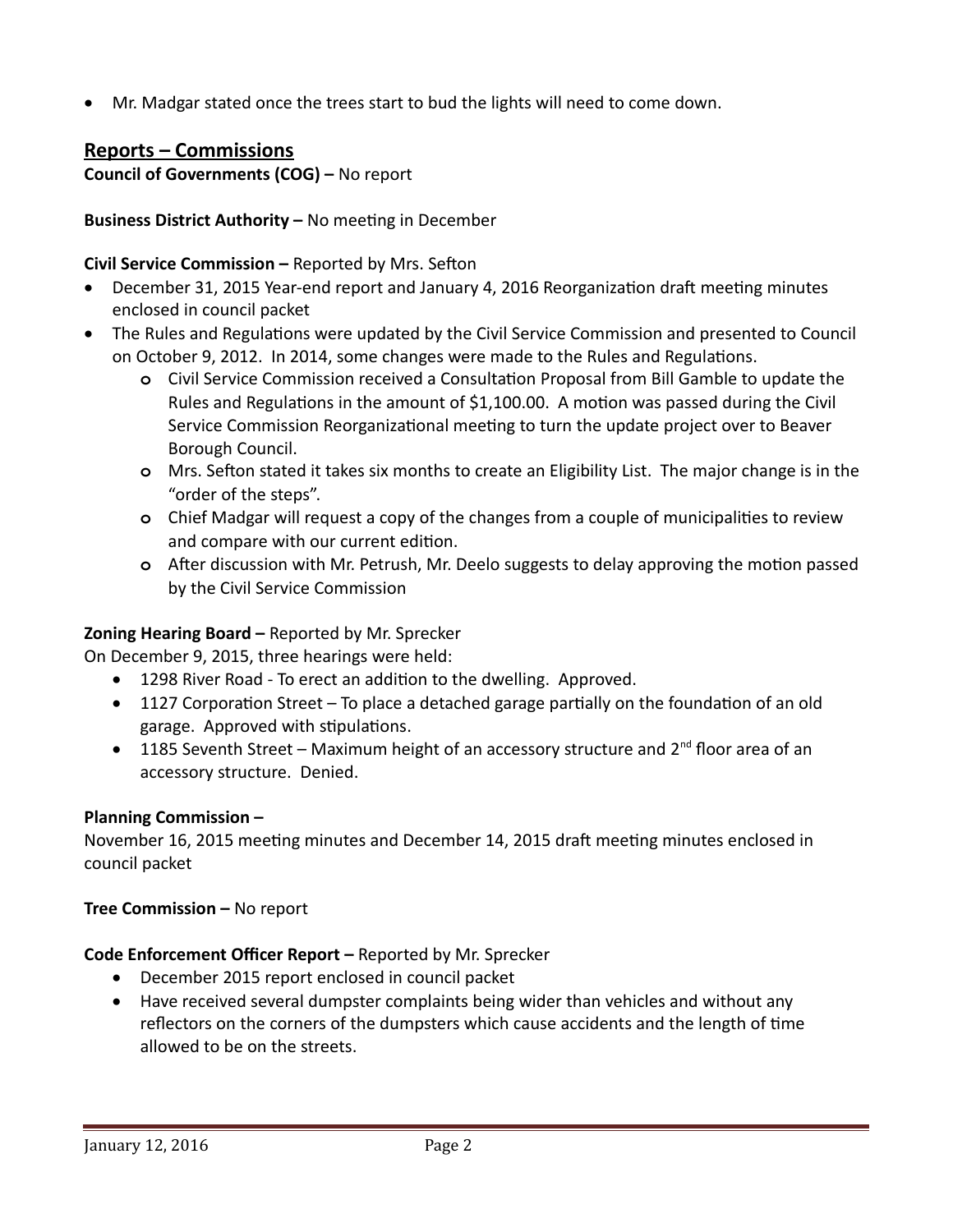- **o** Chief Madgar stated when residents or contractors contact the office, they are told to put either reflector tape around the dumpster or to use reflector cones available at the borough building.
- **o** Mr. Petrush stated only a time limit on Pods is mentioned in the ordinance.
- **o** Mr. Deelo and Chief Madgar will review with the office staff and report back to council.

### **Historic Architectural Review Board (HARB) –** No meeting in December

# **Council Committee Reports**

**Public Safety –** No meeting in December

### **Finance –** Reported by Mr. Perini

Reviewed the December 16, 2015 meeting minutes enclosed in council packet

### **Highway –** Reported by Mr. McDermott

- No January meeting.
- Will try to have a bid packet prepared for the first week of February 2016 regarding street resurfacing.

### **General Government –** Reported by Mr. Andres

- Review of 2015 and 2016 action items enclosed in council packet
- Mr. Petrush will review the Animal Ordinance and report back to council at the February meeting
- Chief Madgar will attend the next General Government meeting on January 26, 2016 to discuss the possibility of merging the Borough Manager and Police Chief positions.
	- **o** Only members of the General Government Committee will be asking the questions. Gave the public in attendance his email address to send him questions or concerns to review during the January  $26<sup>th</sup>$  meeting.
	- **o** Reserves the right to enter into an Executive Session if needed.

### **Code Enforcement –** No meeting in December

### **Recreation –** Reported by Mr. Embaugh

- Reviewed the December 1, 2015 meeting minutes
- Mr. Kauffmann questioned:
	- **o** Skateboard park status Chief Madgar stated it is currently at a standstill due to the state budget not being passed.
	- **o** Possible enclosure of the pavilion at the pool Chief Madgar stated the cost of \$800,000 to hold 150 people is substantial. Will try to find grants available to assist, but may take up to 2-3 years to receive any money.

#### **Water & Sewer –** Reported by Mr. Sims

December 2015 meeting minutes and agenda worksheet enclosed in council packet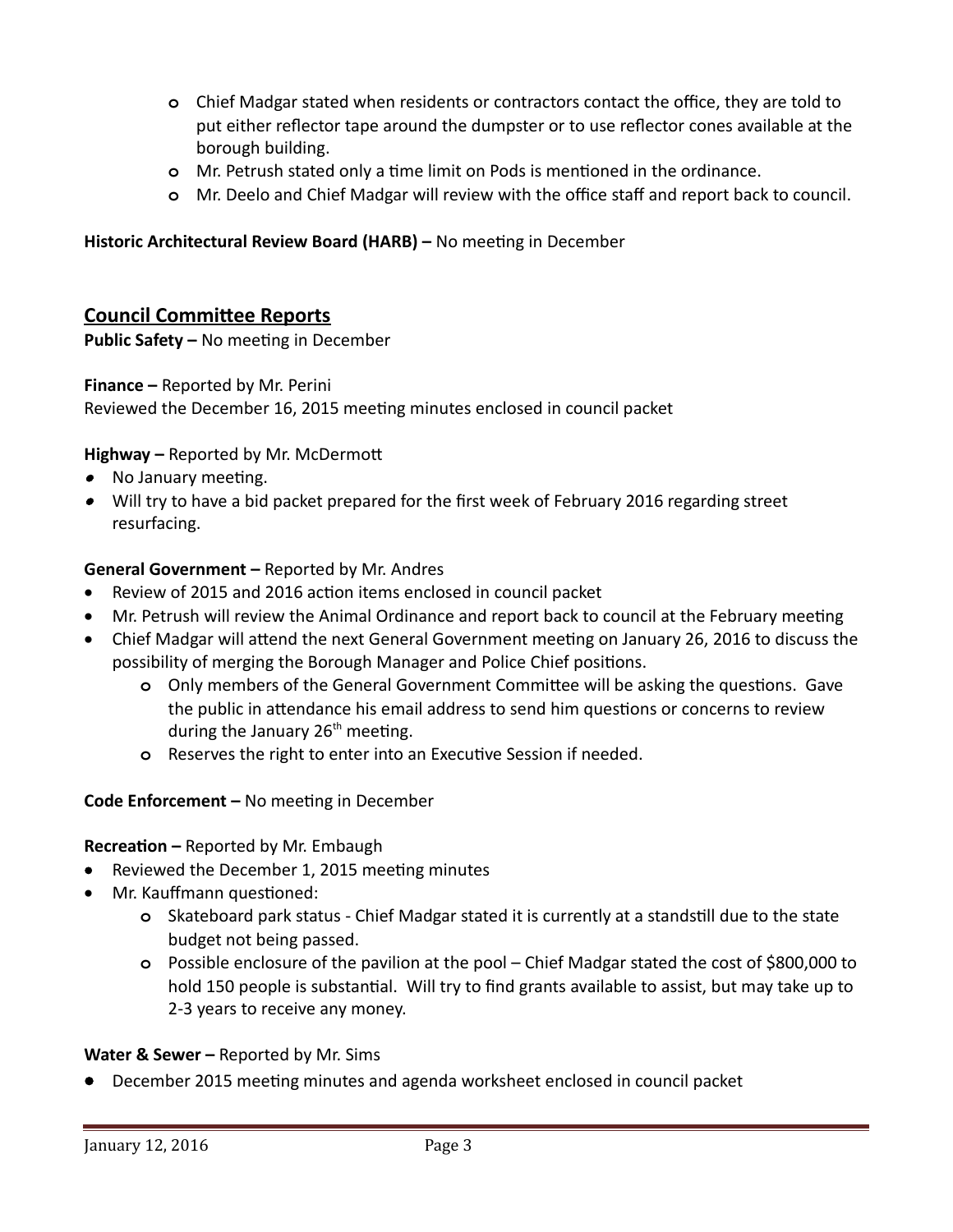- Martone Engineering letter dated December 26, 2015 regarding Sewage treatment plant capacity letter for the proposed Bridgewater Crossing Development enclosed in council packet
- Water Audit is due by February 15, 2016
- Mr. Copeland will be scheduling the water tanks being drained and inspected this spring

# **Reports**

### **Manager's Report –** Reported by Chief Madgar

- Reviewed the December 2015 report distributed to council
- Drug arrests are increasing
- Will be replacing valves at the pool so we are not waiting till the last minute
- A meeting will be held the end of January regarding the possibility of receiving a \$50,000 donation towards a basketball court by the pool

### **Director of Operations Report –** Reported by Mr. Copeland

- Reviewed the January 12, 2016 report enclosed in council packet
- Columbia Gas may be replacing a gas line behind the bike shop from Beaver Street to Wilson Avenue and on Commerce Street by Park Presbyterian Church.
	- **o** Mr. Copeland stated he is trying to receive a letter of intent from Columbia Gas. If this happens, the Borough will try to replace the water lines.

### **President's Report –** No report

### **Mayor Hamilton –**

Thanked Alex Andres and Sean Snowden for participating in the Polar Plunge to help raise over \$90,000 for Special Olympics

### **Police Chief Madgar –** No report

### **Fire Department –** Reported by Mr. Perini

- December 2015 report enclosed in council packet
- The "responded to" calls have increased 20% from 2014

### **Emergency Management Coordinator –** No report

### **Borough Engineer and Water/Sewer Engineer -**

December 2015 monthly reports enclosed in council packet

### **Solicitor Petrush –**

Worked on the following – Possible real estate purchase; possible real estate lease; possible rental registration ordinance; Proposed ticketing ordinance; Litigation of house on 418 Fair Avenue; 2016 Council meetings; Applications for variances; Hiring of new officer; Zoning ordinance; New agreement for sewage treatment